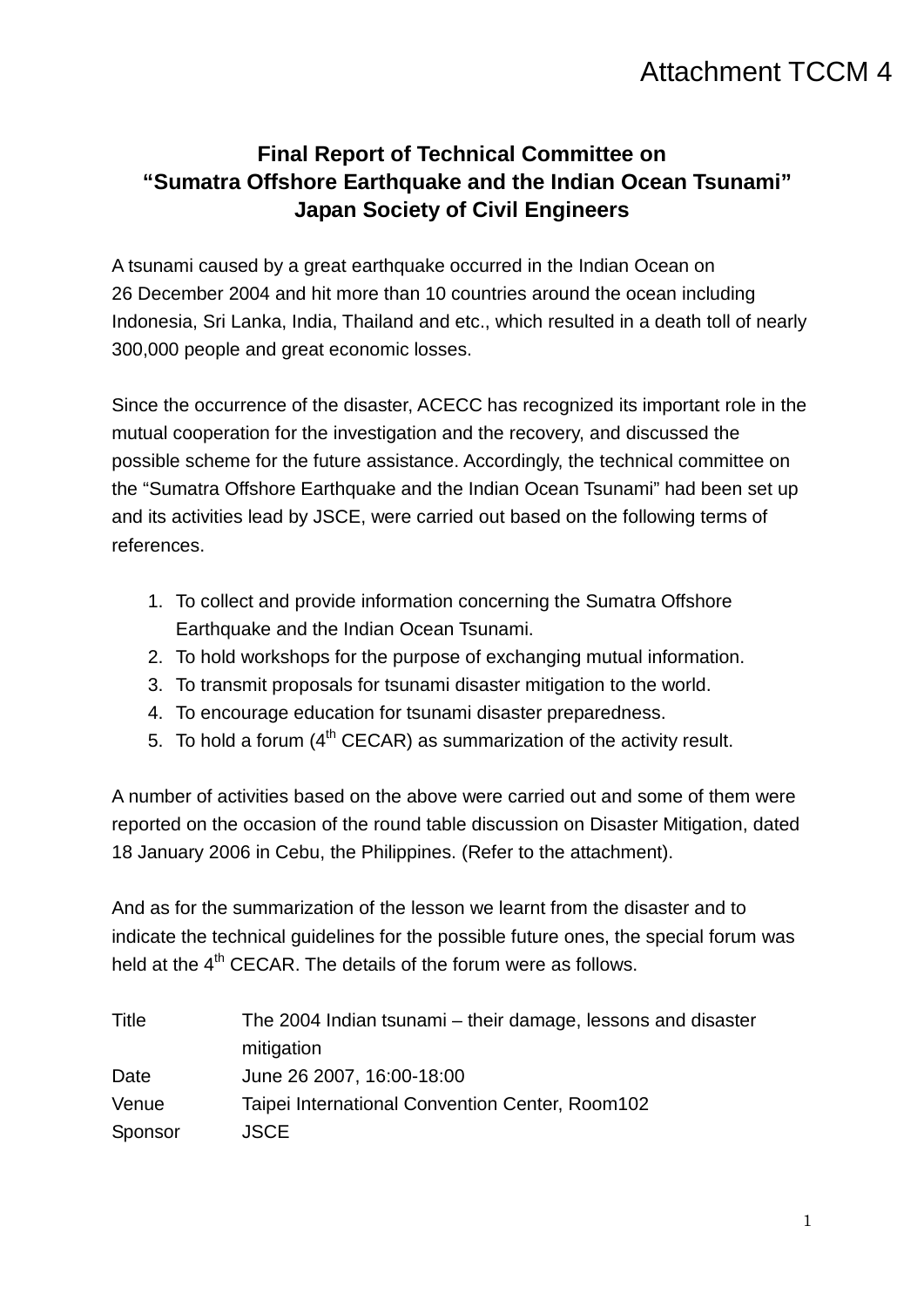## **Special Forum Program**

| No.            | Title                                        | <b>Name/Affiliation</b>              |
|----------------|----------------------------------------------|--------------------------------------|
| 1              | Report on the TC effort regarding            | Prof. Fumihiko Imamura               |
|                | Sumatra Offshore Earthquake and              | <b>TC Chair</b>                      |
|                | Indian Ocean Tsunami                         | <b>Tohoku University, JSCE</b>       |
| $\overline{2}$ | Supplementary Post-Tsunami                   | Prof. Koji FUJIMA                    |
|                | Survey in Sumatra Island for 2004            | <b>National Defense</b>              |
|                | Indian Ocean Tsunami                         | Academy, JSCE                        |
| 3              | Damage to Bridges during the                 | Prof. Kenji KOSA                     |
|                | Off-Sumatra Earthquake                       | Kyushu Institute of                  |
|                |                                              | Technology, JSCE                     |
| 4              | Report on the Tsunami Warning                | Prof. Seree Supartid                 |
|                | System in Thailand                           | Ransit University,                   |
|                |                                              | Thailand                             |
| 5              | Report on the Tsunami Damage in              | Dr. Hamzah Latief                    |
|                | Indonesia and its progress in Disaster       | Institute of Technology              |
|                | Mitigation                                   | Bandung, Indonesia                   |
| 6              | Contributions to Communities and People      | Prof. Masanori Hamada                |
|                | for Natural Disaster Mitigation by the Japan | <b>Waseda University</b>             |
|                | Society of Civil Engineers                   | <b>Immediate Past JSCE President</b> |
| 7              |                                              | Prof. Fumihiko Imamura               |
|                | <b>Discussion and Forum Summary</b>          | <b>TC Chair</b>                      |
|                |                                              | <b>Tohoku University, JSCE</b>       |

There were 6 speakers in total.

At the beginning of the forum, Professor F. Imamura introduced the Indian Ocean Tsunami on December 2004 by showing the video which recorded the Tsunami and the simulation video of the Tsunami propagation obtained from numerical analysis. He also introduced the general purposes and the contents of the Tsunami TC activities and the data-base which compiled the Tsunami survey results on Google Earth.

2nd Speaker: Professor K. Fujima reported the survey results on the north-east area of Sumatra Island which had been un-surveyed until one and half year after the Indian Ocean Tsunami, focusing on the damage to the infrastructure of this area. He also introduced Tsunami survey results database and relating web site, which will enable everybody to access the data-base and use them.

3rd Speaker: Professor K. Kosa reported the damages of the bridges due to the Tsunami. He indicated the possible Tsunami flow velocity and gave some consideration on the structural differences between the flushed out bridges and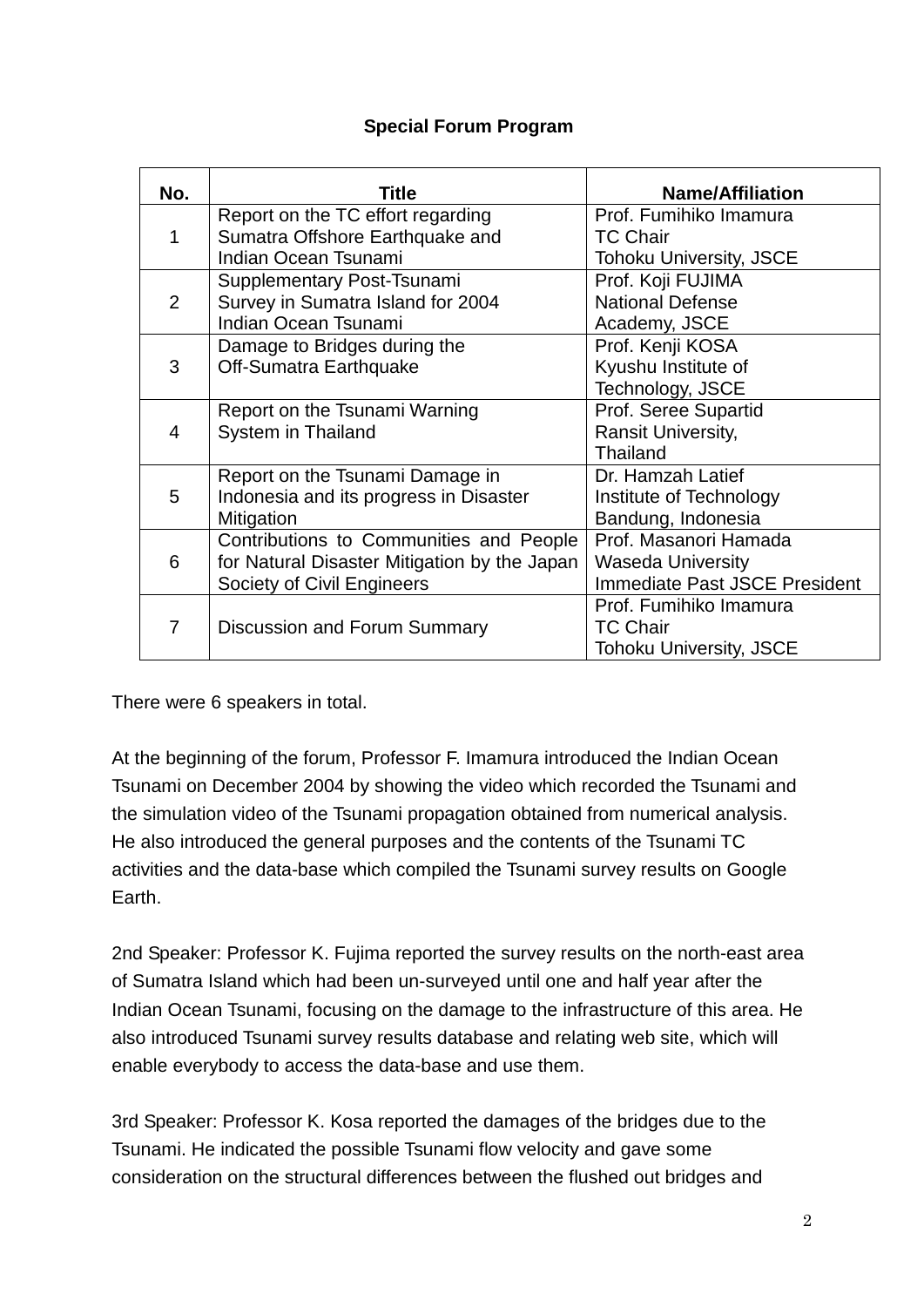remained bridges against the Tsunami force.

4th Speaker Professor Seree Supartid, who was from Tsunami affected country Thailand, introduced the Tsunami warning system, which was under construction in Thailand, based on the Earthquake and Tsunami database. It was reported that the Tsunami warning system is assimilated with the real time monitoring data for the earthquake.

5th Speaker: Dr. Hamzah Latief reported the database of the previous Indonesian tsunami records and introduced the hazard map developed from the database. He also introduced the features of the damage in coastal area in Indonesia due to the series of the Earthquake and the Tsunami and the efforts for the Tsunami damage recovery and reconstruction.

Finally, Professor M.Hamada (Waseda University, Immediate Past JSCE President) presented a special lecture on the international cooperation by introducing the contribution made by JSCE for the people in Indonesia. Those are "Tsunami education by means of educational video, cartoon and picture-card show", "student group activities for the Tsunami education and damage recovery", and "aid for the reconstruction plan and Tsunami warning system" etc.

In the Q&A session, there was a proposal to take some consideration for the Tsunami evacuation road in the regional traffic planning. As for the conclusion of the discussion, the emphasis was placed on the importance of the civil engineers' role to incorporate the Tsunami research results into the national policy, and encourage local government to take the actual action against Tsunami.

After the discussion, the forum was rounded out with the following declaration by TC chair.

- 1. Tsunami TC activities under the crown of ACECC will be terminated by this forum, however the disaster caused by Tsunami would be unavoidable in the near future as well. Therefore, the efforts toward Tsunami disaster mitigation by the Tsunami working group would be continued.
- 2. It is required to develop the structural design code against the Tsunami effect especially for the bridge,
- 3. It is highly important to make use of the past Tsunami experience to reduce the future Tsunami damage